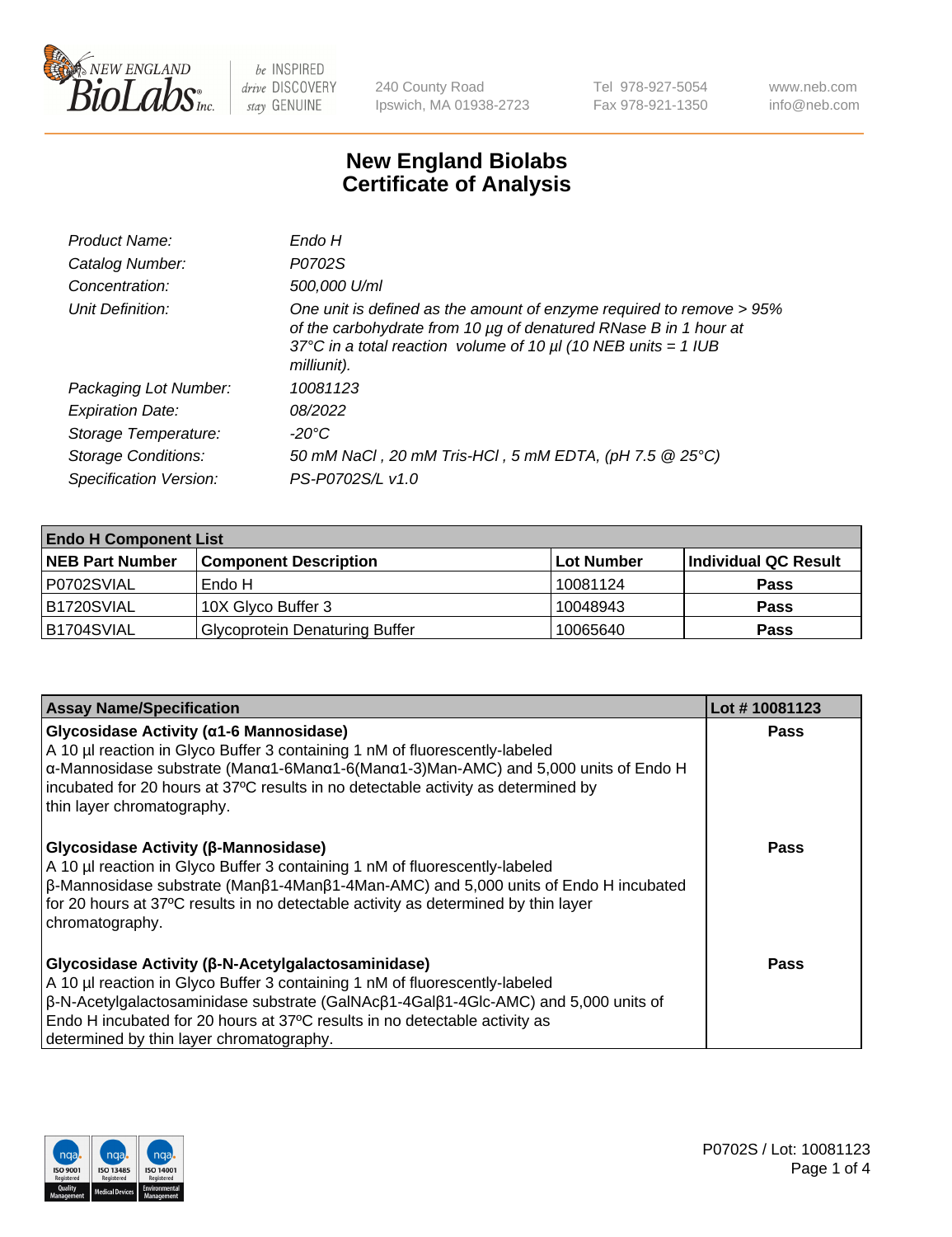

240 County Road Ipswich, MA 01938-2723 Tel 978-927-5054 Fax 978-921-1350 www.neb.com info@neb.com

| <b>Assay Name/Specification</b>                                                                                                                                                                                                                                                                                                                                      | Lot #10081123 |
|----------------------------------------------------------------------------------------------------------------------------------------------------------------------------------------------------------------------------------------------------------------------------------------------------------------------------------------------------------------------|---------------|
| Glycosidase Activity (β-N-Acetylglucosaminidase)<br>A 10 µl reaction in Glyco Buffer 3 containing 1 nM of fluorescently-labeled<br>β-N-Acetylglucosaminidase substrate (GlcNAcβ1-4GlcNAcβ1-4GlcNAc-AMC) and 5,000 units<br>of Endo H incubated for 20 hours at 37°C results in no detectable activity as<br>determined by thin layer chromatography.                 | Pass          |
| Glycosidase Activity (β-Xylosidase)<br>A 10 µl reaction in Glyco Buffer 3 containing 1 nM of fluorescently-labeled<br>β-Xylosidase substrate (Xylβ1-4Xylβ1-4Xylβ1-4Xyl-AMC) and 5,000 units of Endo H<br>incubated for 20 hours at 37°C results in no detectable activity as determined by<br>thin layer chromatography.                                             | Pass          |
| Glycosidase Activity (β1-3 Galactosidase)<br>A 10 µl reaction in Glyco Buffer 3 containing 1 nM of fluorescently-labeled<br>β-Galactosidase substrate (Galβ1-3GlcNAcβ1-4Galβ1-4Glc-AMC) and 5,000 units of Endo<br>H incubated for 20 hours at 37°C results in no detectable activity as determined by<br>thin layer chromatography.                                 | Pass          |
| Glycosidase Activity (β1-4 Galactosidase)<br>A 10 µl reaction in Glyco Buffer 3 containing 1 nM of fluorescently-labeled<br>$\beta$ -Galactosidase substrate (Gal $\beta$ 1-4GlcNAc $\beta$ 1-3Gal $\beta$ 1-4Glc -AMC) and 5,000 units of Endo<br>H incubated for 20 hours at 37°C results in no detectable activity as determined by<br>thin layer chromatography. | Pass          |
| <b>Protease Activity (SDS-PAGE)</b><br>A 20 µl reaction in 1X Glyco Buffer 3 containing 24 µg of a standard mixture of<br>proteins and a minimum of 5,000 units of Endo H incubated for 20 hours at 37°C,<br>results in no detectable degradation of the protein mixture as determined by<br>SDS-PAGE with Coomassie Blue detection.                                 | Pass          |
| <b>Protein Purity Assay (SDS-PAGE)</b><br>Endo H is ≥ 95% pure as determined by SDS-PAGE analysis using Coomassie Blue<br>detection.                                                                                                                                                                                                                                 | Pass          |
| <b>Glycosidase Activity (Endo F2, F3)</b><br>A 10 µl reaction in Glyco Buffer 3 containing 1 nM of fluorescently-labeled Endo F2,<br>F3 substrate (Dansylated fibrinogen biantennary) and 5,000 units of Endo H incubated<br>for 20 hours at 37°C results in no detectable activity as determined by thin layer<br>chromatography.                                   | <b>Pass</b>   |
| <b>Glycosidase Activity (PNGase F)</b>                                                                                                                                                                                                                                                                                                                               | <b>Pass</b>   |

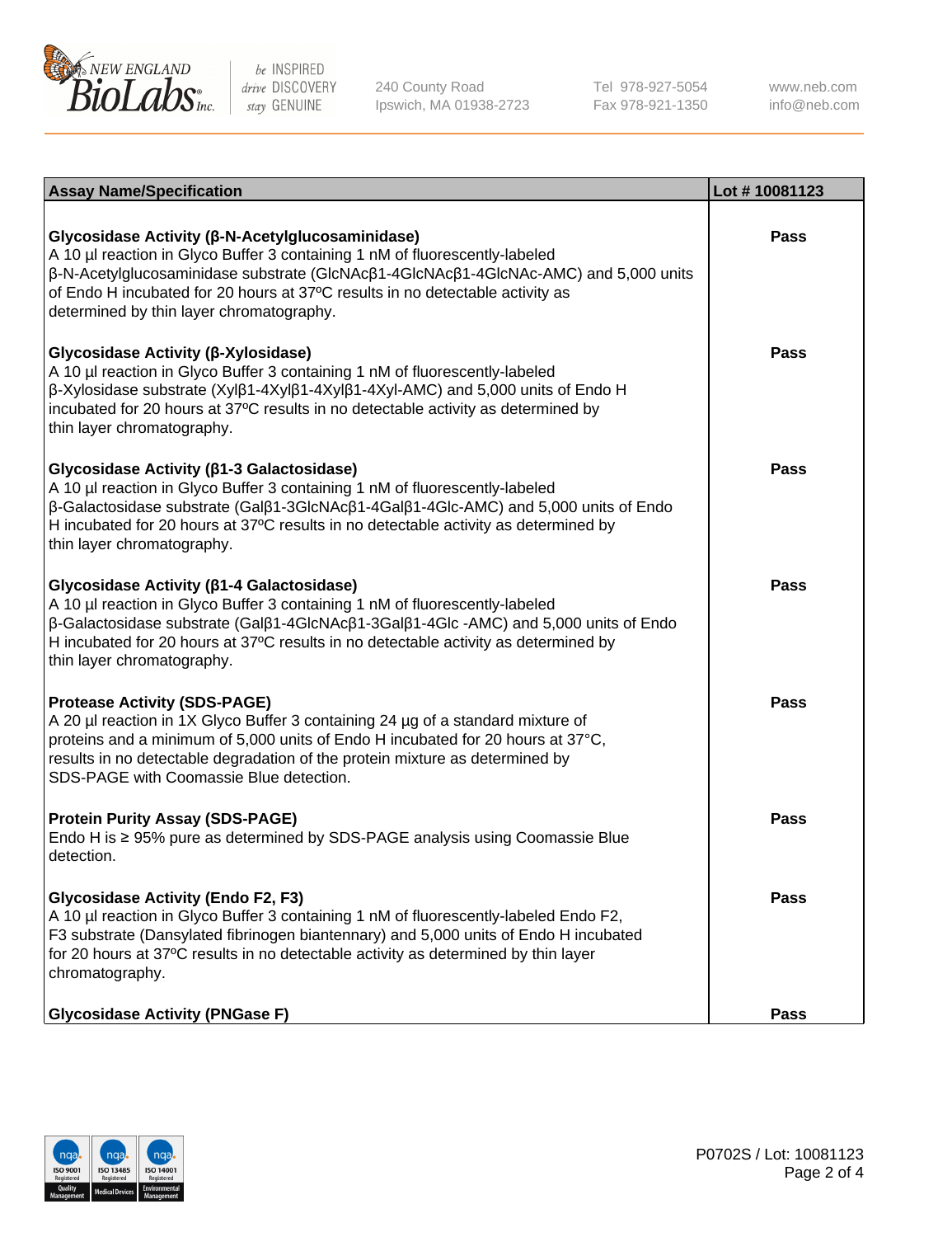

240 County Road Ipswich, MA 01938-2723 Tel 978-927-5054 Fax 978-921-1350 www.neb.com info@neb.com

| <b>Assay Name/Specification</b>                                                                                                                                                                                                                                                                                                                             | Lot #10081123 |
|-------------------------------------------------------------------------------------------------------------------------------------------------------------------------------------------------------------------------------------------------------------------------------------------------------------------------------------------------------------|---------------|
| A 10 µl reaction in Glyco Buffer 3 containing 1 nM of fluorescently-labeled PNGase F<br>substrate (Fluoresceinated fetuin triantennary) and 5,000 units of Endo H incubated<br>for 20 hours at 37°C results in no detectable activity as determined by thin layer<br>chromatography.                                                                        |               |
| Glycosidase Activity (α-Glucosidase)<br>A 10 µl reaction in Glyco Buffer 3 containing 1 nM of fluorescently-labeled<br>α-Glucosidase substrate (Glcα1-6Glcα1-4Glc-AMC) and 5,000 units of Endo H incubated<br>for 20 hours at 37°C results in no detectable activity as determined by thin layer<br>chromatography.                                         | <b>Pass</b>   |
| Glycosidase Activity (α-N-Acetylgalactosaminidase)<br>A 10 µl reaction in Glyco Buffer 3 containing 1 nM of fluorescently-labeled<br>α-N-Acetylgalactosaminidase substrate (GalNAcα1-3(Fucα1-2)Galβ1-4Glc-AMC) and 5,000<br>units of Endo H incubated for 20 hours at 37°C results in no detectable activity as<br>determined by thin layer chromatography. | <b>Pass</b>   |
| Glycosidase Activity (α-Neuraminidase)<br>A 10 µl reaction in Glyco Buffer 3 containing 1 nM of fluorescently-labeled<br>α-Neuraminidase substrate (Neu5Acα2-3Galβ1-3GlcNAcβ1-3Galβ1-4Glc-AMC) and 5,000<br>units of Endo H incubated for 20 hours at 37°C results in no detectable activity as<br>determined by thin layer chromatography.                 | Pass          |
| Glycosidase Activity (α1-2 Fucosidase)<br>A 10 µl reaction in Glyco Buffer 3 containing 1 nM of fluorescently-labeled<br>α-Fucosidase substrate (Fucα1-2Galβ1-4Glc-AMC) and 5,000 units of Endo H incubated<br>for 20 hours at 37°C results in no detectable activity as determined by thin layer<br>chromatography.                                        | <b>Pass</b>   |
| Glycosidase Activity (α1-3 Fucosidase)<br>A 10 µl reaction in Glyco Buffer 3 containing 1 nM of fluorescently-labeled<br>α-Fucosidase substrate (Fucα1-3Galβ1-4GlcNAcβ1-3Galβ1-4Glc-AMC) and 5,000 units of<br>Endo H incubated for 20 hours at 37°C results in no detectable activity as<br>determined by thin layer chromatography.                       | Pass          |
| Glycosidase Activity (α1-3 Galactosidase)<br>A 10 µl reaction in Glyco Buffer 3 containing 1 nM of fluorescently-labeled<br>α-Galactosidase substrate (Galα1-3Galβ1-4GlcNAc-AMC) and 5,000 units of Endo H<br>incubated for 20 hours at 37°C results in no detectable activity as determined by<br>thin layer chromatography.                               | <b>Pass</b>   |
| Glycosidase Activity (α1-3 Mannosidase)<br>A 10 µl reaction in Glyco Buffer 3 containing 1 nM of fluorescently-labeled                                                                                                                                                                                                                                      | <b>Pass</b>   |